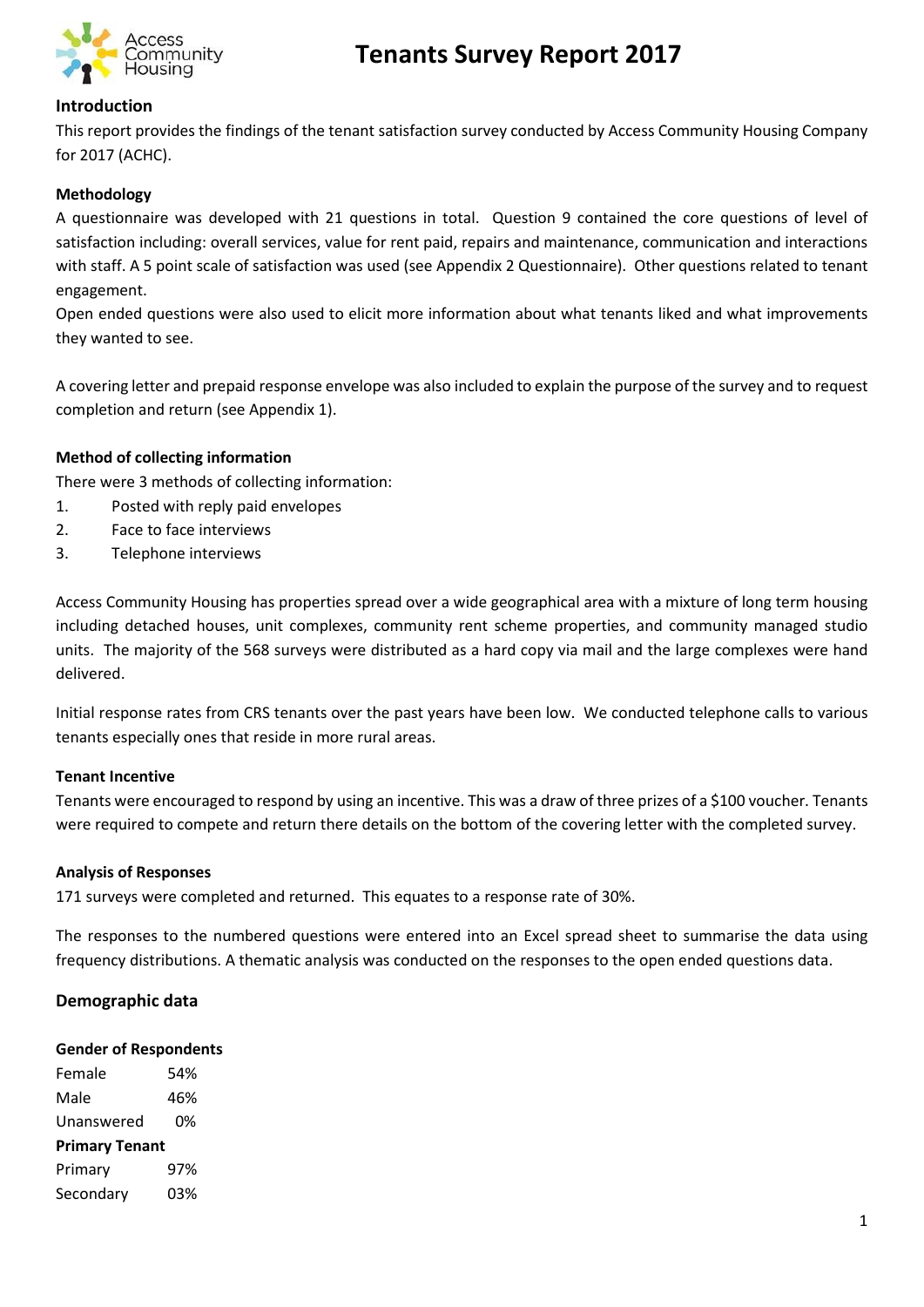#### **Age of Respondents**

| 16-24      | 04% |
|------------|-----|
| 25-34      | 08% |
| 35-44      | 15% |
| 45-54      | 22% |
| 55-64      | 24% |
| 65-74      | 16% |
| $75+$      | 09% |
| Unanswered | 02% |

#### **Length of tenancy**

| Less than 1 year  | 20% |
|-------------------|-----|
| 1-6 years         | 48% |
| More than 6 years | 29% |
| Unanswered        | 03% |

#### **No of people living in household**

The vast majority of respondents lived alone No in Household

- 1 71%
- 2 11%
- 3 10%
- 4 05%
- 5 3%
- 6 0%
- 7 1%
- 8 0%
- 9 0%
- 10 0%
- 11 0%

#### **People living in household with a disability**

60% of respondents identified that there was a person in the household with a disability. 38% of respondents identified no disability in the household

02% of respondents were unsure.

#### **Home Suitability**

85% of respondents advised that the home was suitable for their needs. 10% of respondents advised that the home was unsuitable for their needs. 2% of respondents advised they were unsure of the suitability of their home. 3% didn't specify.

#### **Cultural Identity**

There were 170 responses to the question "Do you identify with any of these cultural groups? "This is 99% of all the respondents.

Aboriginal 18%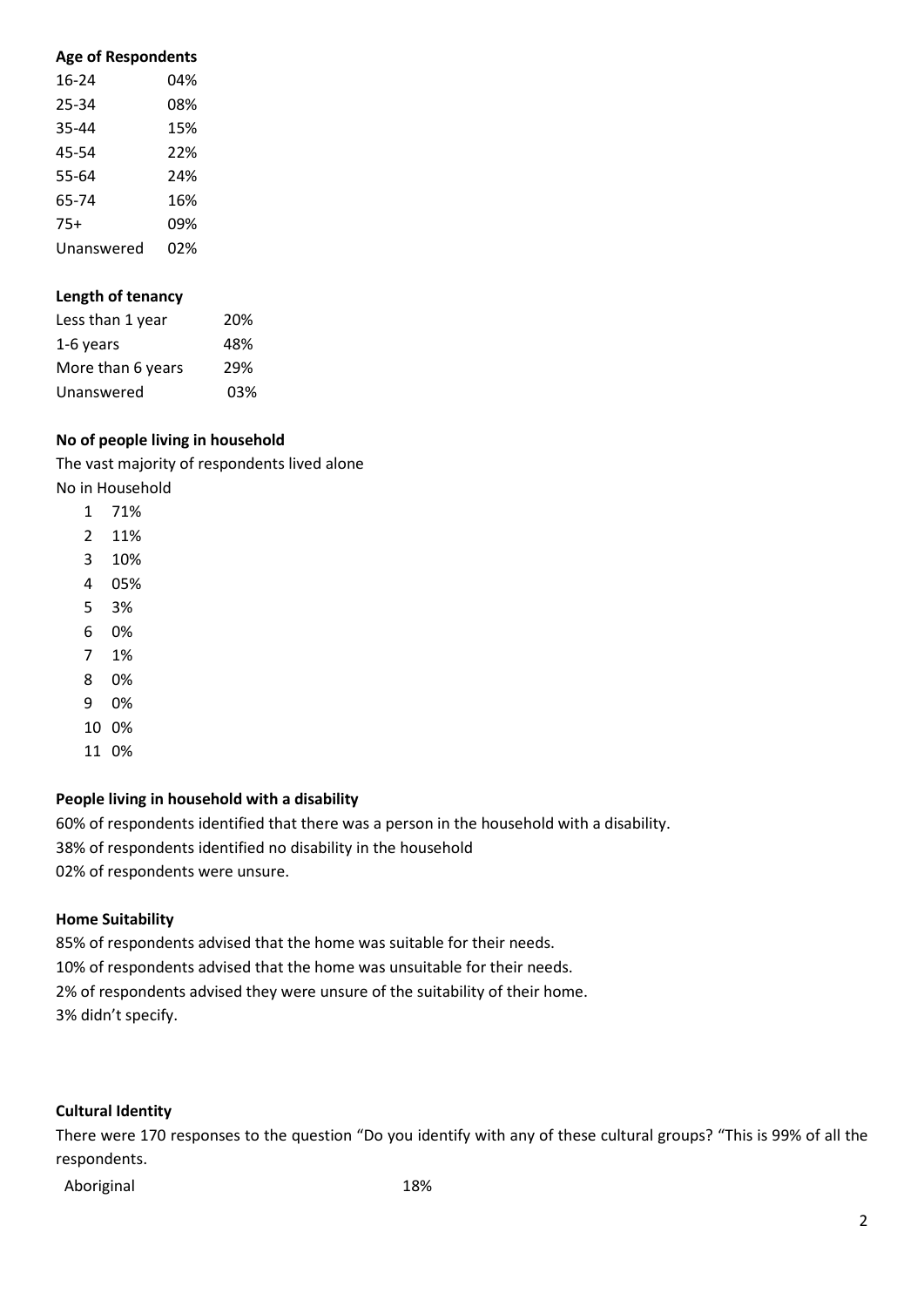| <b>Torres Strait Islander</b>            | 13% |
|------------------------------------------|-----|
| Both Aboriginal & Torres Strait Islander | 08% |
| Australian South Sea Islander            | በ%  |
| Other                                    | 61% |

#### **Language spoken most at home**

65% responded English only. 33% responded that they spoke a second language. 2% did not specify.

### **Living Situation prior to ACHC**

19% Other Social Housing 01% Caravan Park hotel/motel or boarding house 11% Short-term or Emergency accommodation 08% Refuge, crisis accommodation 11% Sleeping rough/homeless 20% Overcrowded housing, living with friends/family temporarily, coach surfing 01% Other 29% Didn't specify

# **Satisfaction with services provided by Access Community Housing**

The response rates to the level of satisfaction questions indicate that the majority of respondents are satisfied with the services provided by Access Community Housing.

Many respondents also used the opportunity to provide positive comments about the services that Access Community Housing provides, where the question was asked "What is Access Community Housing doing well?"

The following pie graphs provide a percentage breakdown of responses. As the numbers were rounded up to zero decimal places, the total will sometimes vary very slightly from 100%



96% of respondents were satisfied overall with the services that Access Community Housing provides with 81% being very satisfied.

#### **Comments**

*Everything. Complaints have been responded to quickly and politely extremely helpful and understanding*

*Most outstanding response in maintenance and repairs like gurney concrete for people common liabilities, arises- well done, up dated data with Centrelink and important community involvement newsletters*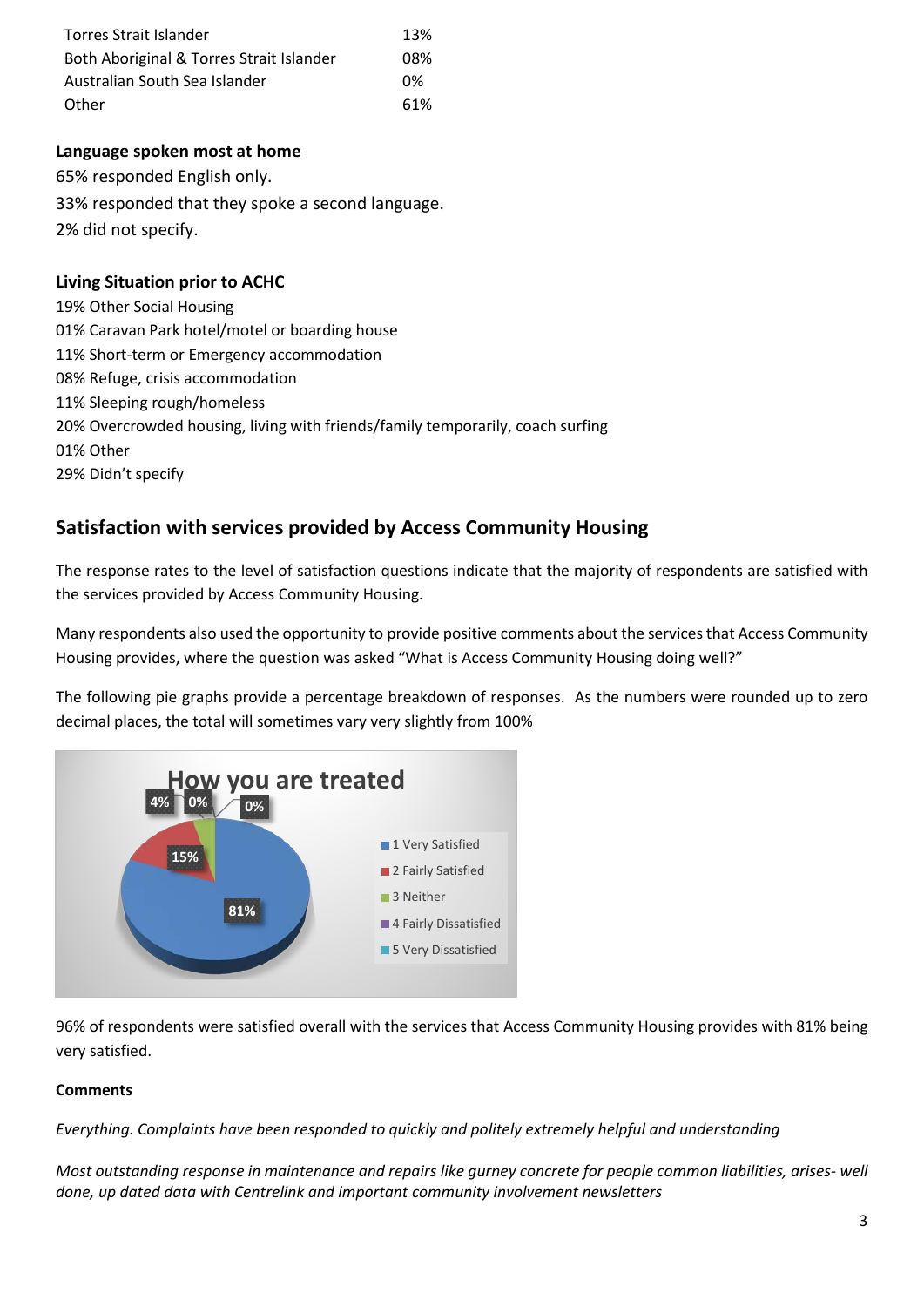*Having low cost hosing also making me feel secure and safe & access to my support services doctors & hospital-has improved my health & having great neighbours*

# **Repairs and Maintenance**



86% of respondents were satisfied overall with repairs and maintenance services with 66% being very satisfied.

#### **Comments**

*Having a good repairs and maintenance service.*

*Putting Security cameras around the complex to make the tenants feel safe.*



# **Condition of Home**

90% of respondents were satisfied overall with the condition of their home with 75% being very satisfied.

#### **Comments**

*Everything perfect - Thanks you*

*Very happy with everything at the moment*

# **Communication**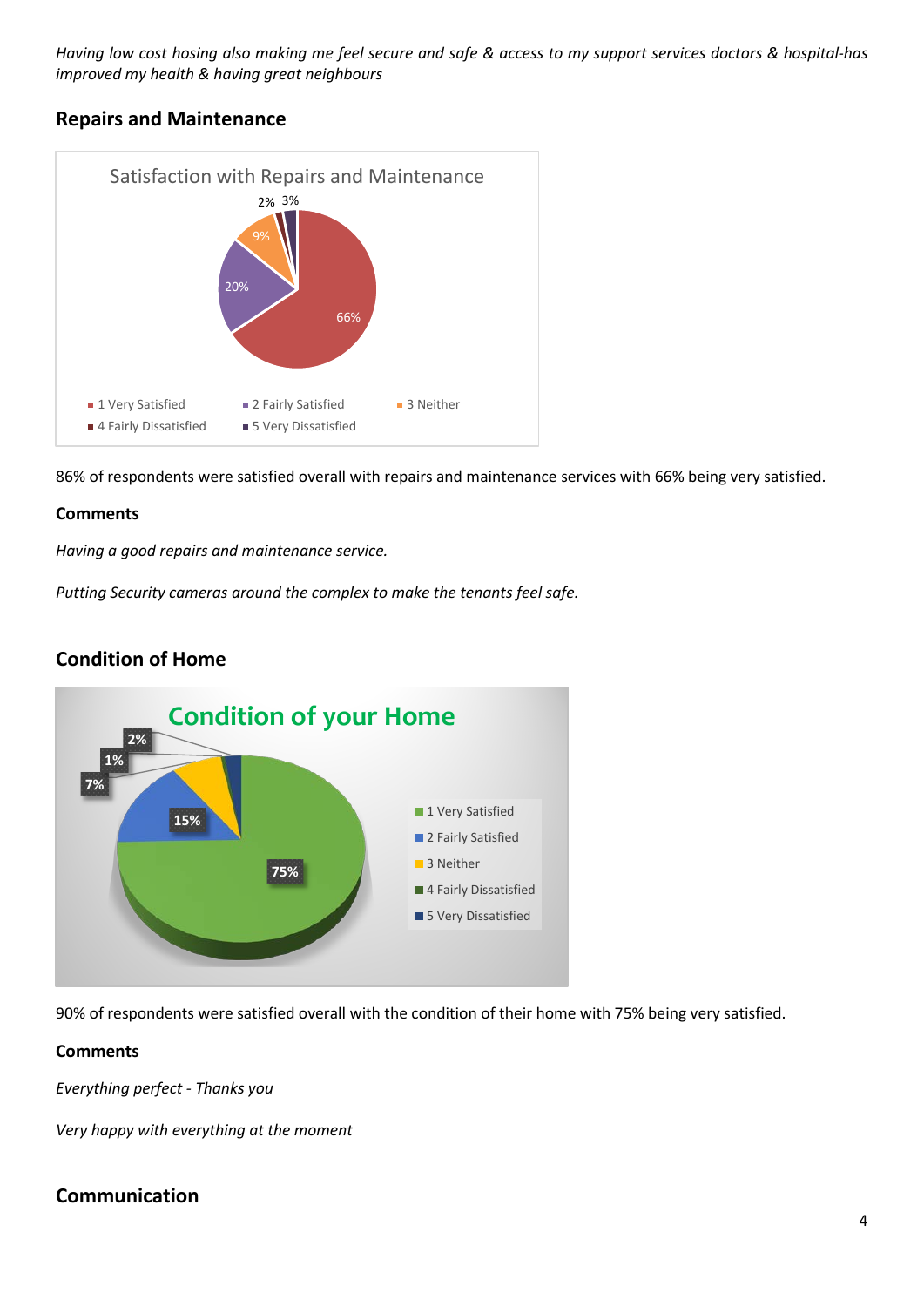#### **Provided with clear information**



89% of respondents were satisfied overall with the clarity of the information that was provided to them with 74% being very satisfied.



#### **How you have been dealt with by ACHC staff**

84% of respondents were satisfied overall with the way they were dealt with by ACHC staff with 68% being very satisfied.

#### **Level of Support Available to you**

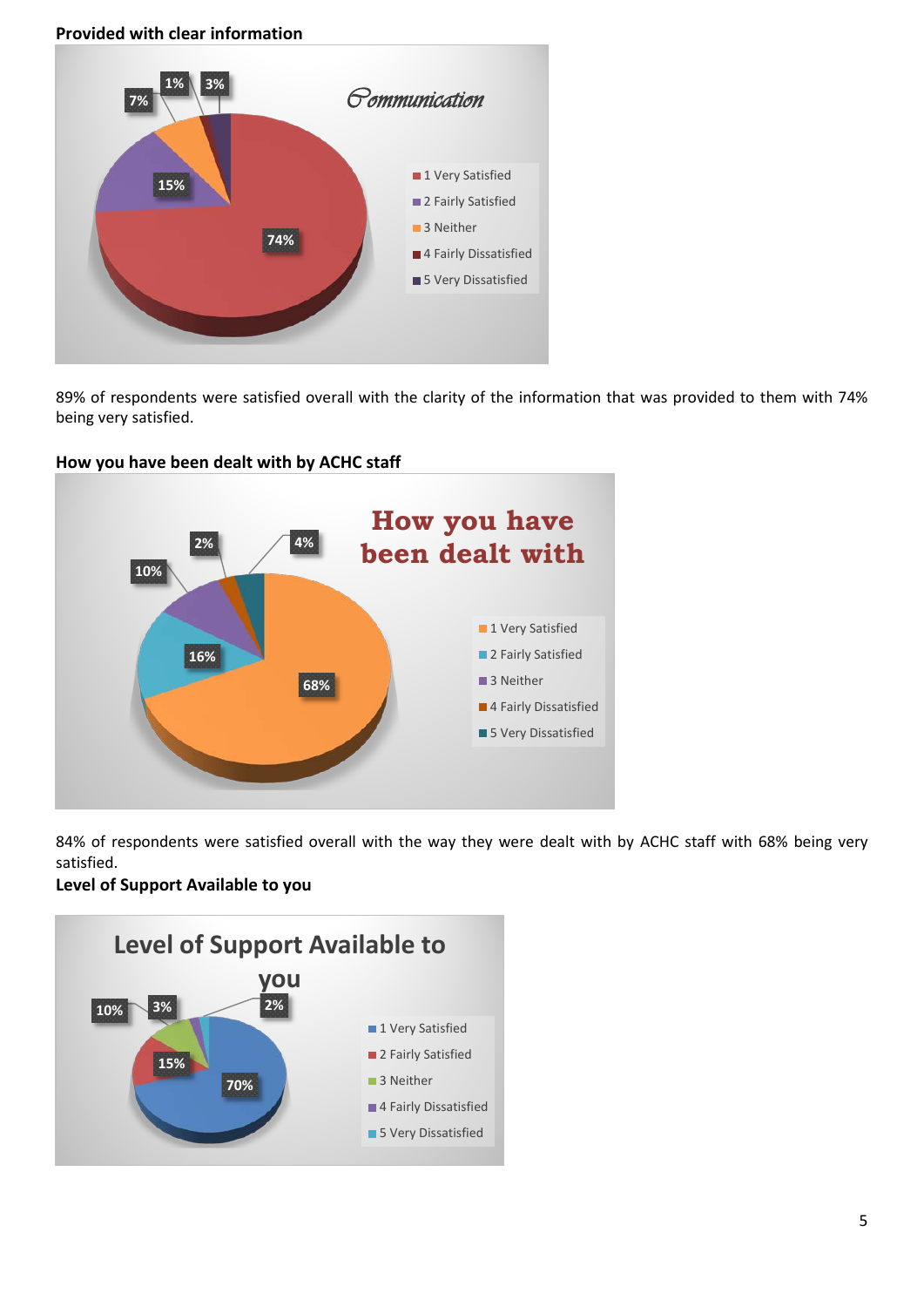85% of respondents were satisfied overall with the level of support available to them by ACHC with 70% being very satisfied.

# **Handling of Complaints**



85% of respondents were satisfied overall with the way their complaints have been handled by ACH staff with 70% being very satisfied.

# **Comments**

*Addressing problems efficiently Removing bad tenants swiftly Keeping noise down and drunk or drugged idiots out*

### **Support services**

30% responded that they have used or are using a support service. 51% responded that they have not used a support service. 19% responded that they were unsure if they have used a support service.

### **Three most important concerns**

Respondents were asked to select the three most important concerns to them from 10 options. Health, money matters, and safety were the most frequently selected options.

These three concerns reflect the needs of tenants with high to very high needs who have physical and mental health issues, where safety is important and who rely on welfare benefits for their income.

### **How Community Housing has helped tenants**

Respondents were asked to select three responses from 10 options. The responses "Feel safe & secure in my home", "better access to shops, schools & transport" and "low cost housing" were the most frequently selected options.

| Feel safe & secure in my home               | 68% |
|---------------------------------------------|-----|
| Better access to shops, schools & transport | 58% |
| Low cost housing                            | 58% |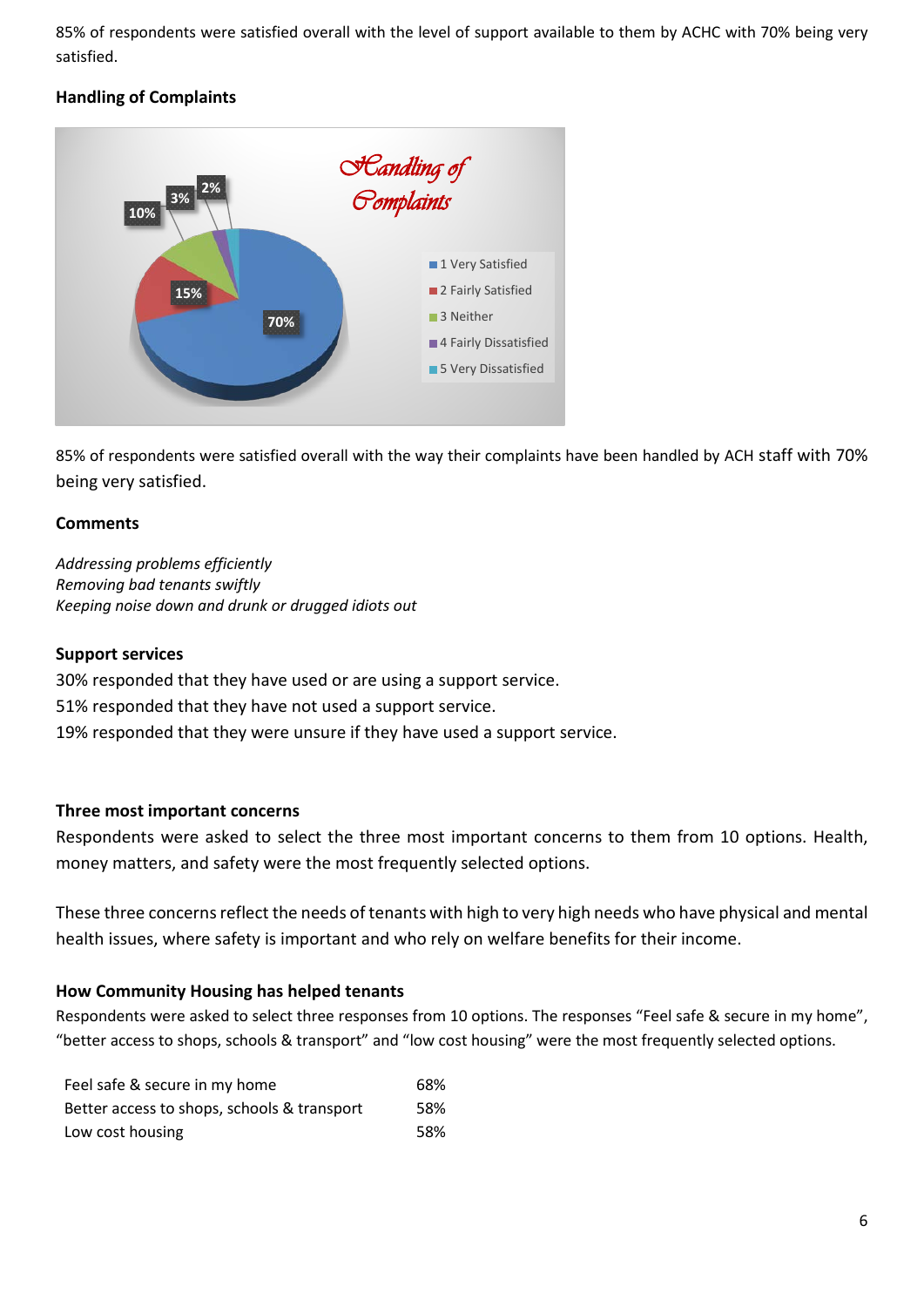The most popular response to the question was 'feel safe & secure in my home'. This reflects the importance of secure, affordable accommodation as a stabilising factor for tenants.

# **Tenant Engagement**

### **Newsletter**

88% of respondents said they read the newsletter.



75% of respondents said that they found the newsletter to be informative and interesting.



#### **Tenant comments about newsletter and how we can improve**

*Would like to see more information being advertised about home maintenance to provide tenants with low cost services*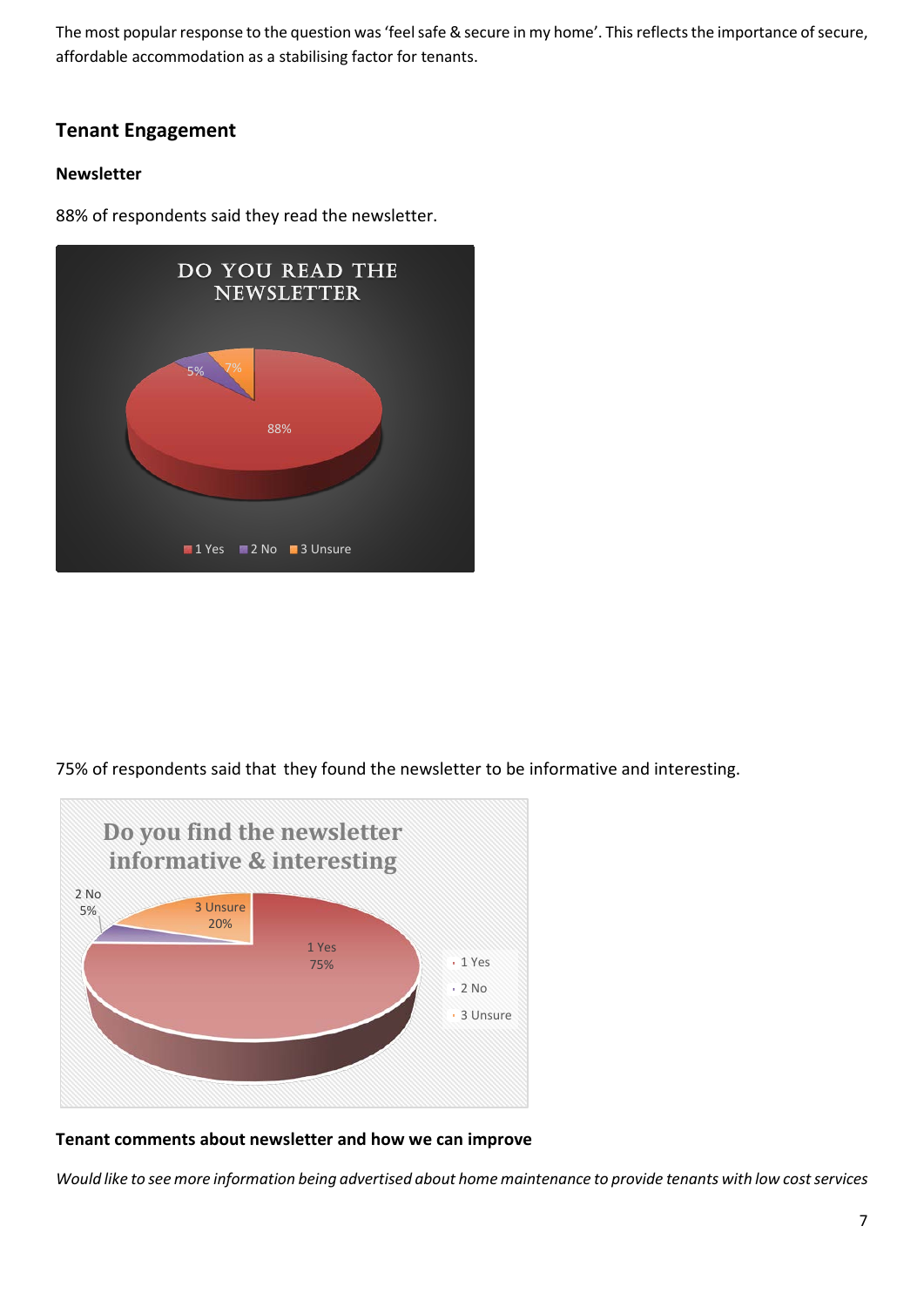*Good articles, good information - Activities for Children Inspiring stories from other tenants overcoming hardships or achieving small goals*

*More community involvement, workshops, social activities*

### **Activities/interests**

The question was asked what activities/interests would you like more information about.

There were 13 options for this question.

#### **Most frequent responses**

Gardening - 36

Computing - 42

Cooking quick and easy budget meals- 29

Community Events - 43

Health & wellbeing - 38

# **Preferred methods of communication for being informed about community events and to receive feedback**

Phone, mailed survey, tenant meetings and by text message were the most preferred methods of communication.

# **Tenant comments/suggestions**

Although overall respondents were satisfied with the services that ACHC provides, there were comments about what could be done better and suggestions for improvements.

There were 69 overall comments of which the majority were in regards to repairs & maintenance, tenant responsibility and neighbours.

*Controlling people and kids moving into 1 bedroom units. Need to be more vigilant how many are actually living in these 1 bed properties*

*More information for tenants regarding rent & rebates, dept of housing tenants can access a rebate*

*Providing larger accommodations for people who have bigger families*

*For me coming from a domestic violence situation & being a single mother more understanding & support, security for safety*

*Do more and more communication with the Government for more housing - I have my Gran-daughter and child living at The Villa's - not suitable for them*

*Community projects, neighbourhood gatherings, BBQ, social events*

*Talk with tenants individually to see how they are improving and may have other concerns that they can't raise or talk about*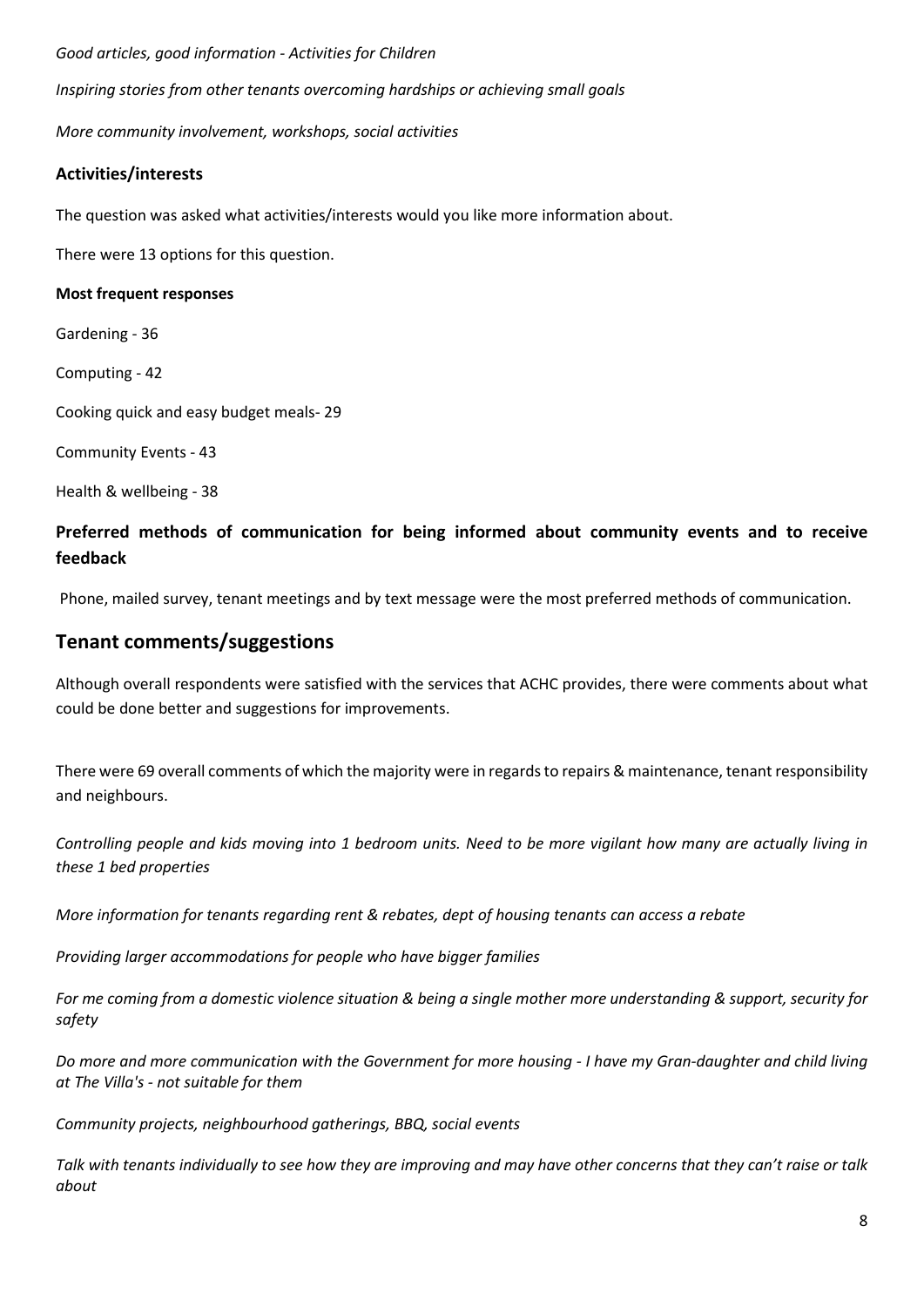*Keep rent in proportion to pensions or low incomes*

*Get other neighbours to clean up their yard - Big issue*

*More communication with body corporate or other appropriate stakeholders for the tenants*

In response to these issues and other more specific requests, an action plan is being developed and implemented to respond to the issues raised in the tenant feedback survey.

#### **Appendices**

- **1. Covering Letter**
- **2. Questionnaire**